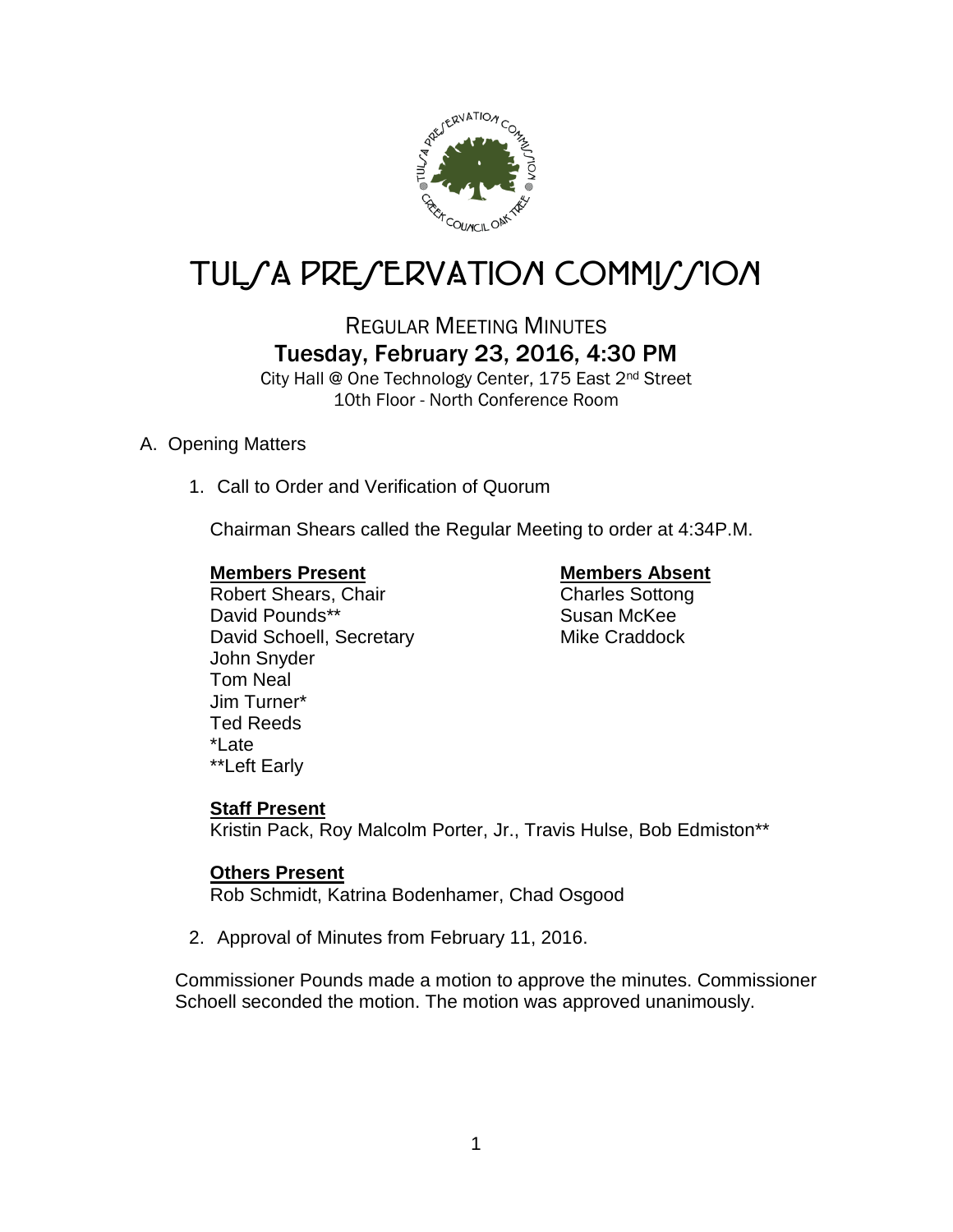#### **Vote: Meeting Minutes, February 11, 2016.**

| n Favo<br>J۱ |  |
|--------------|--|
|              |  |

**In Favor Opposed Abstaining Not Present**

- 1. Shears **Craddock**
- 2. Schoell Sottong Sottong Sottong Sottong Sottong Sottong Sottong Sottong Sottong Sottong Sottong Sottong Sottong Sottong Sottong Sottong Sottong Sottong Sottong Sottong Sottong Sottong Sottong Sottong Sottong Sottong Sot
- 
- 3. Pounds McKee
- 4. Neal Turner
- 5. Snyder
- 6. Reeds
	- 3. Disclosure of Conflicts of Interest None.
- B. Actionable Items
	- 1. **HP-16-009 / 1916 S. Yorktown Ave.** (Yorktown) Applicant: Katrina Bodenhamer *HP Permit Subcommittee Review Date: None* Request:
		- 1. Replace twelve (12) original wood windows with twelve (12) doublehung vinyl windows with matching muntins

Staff presented the application to the Commission, and the applicant, Katrina Bodenhamer, was present. Commissioner Neal apologized and stated Ms. Bodenhamer was a previous client, and he recused himself. The applicant stated she has been working on the property since 2005, and she tried window repair in the past, but, after the repairs were made, water damaged the windows, and wood rot continued to be present.

Commissioner Schoell asked the applicant if she intends to match the muntin pattern since the window survey states the windows will be three-over-one windows. Ms. Bodenhamer replied she intends to match the existing window muntin pattern except for one non-original window, which will have a jailhouse muntin pattern to match the rest of the windows. Commissioner Schoell asked the applicant if the windows were taken out of the frame for repair. Ms. Bodenhamer replied some were taken out while others were so deteriorated from wood rot that they would fall apart during removal. She explained she tried caulking, wood epoxy, and wood putty, but there was still water seepage.

Commissioner Schoell noted wood putty is not a good material to rebuild muntins, and there is a lot of information to repair and restore windows, but he applauds the applicant's efforts to repair. Commissioner Schoell asked the applicant the total number of windows on the house. Ms. Bodenhamer replied 24 windows. Commissioner Shears asked the applicant if the house was power washed. The applicant replied yes and some scraping using putty knives had been done. Commissioner Schoell stated the water seepage may have occurred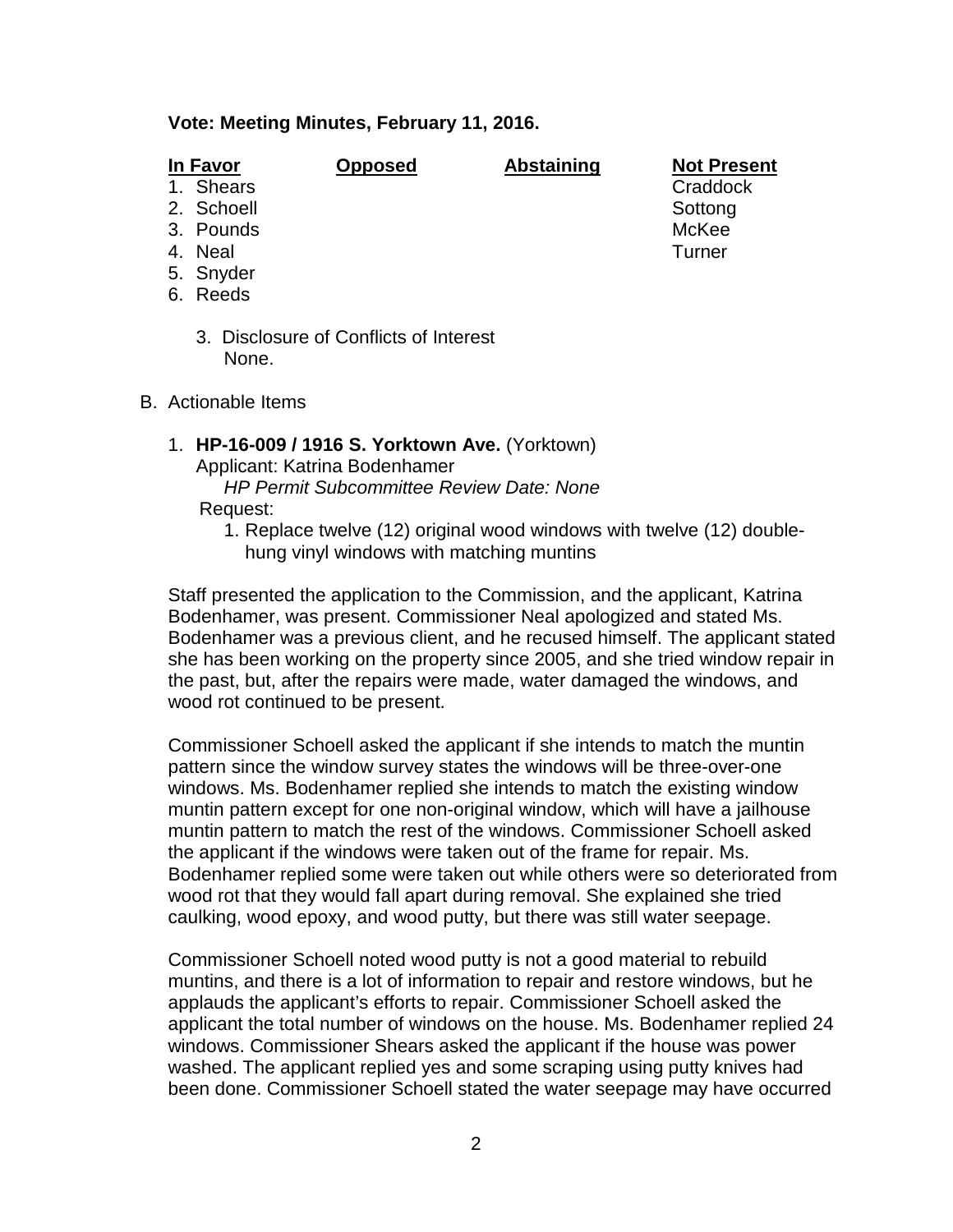from the eaves or soffit on the house, but he does not see completely damaged wood. Staff presented a file of pictures submitted by the applicant. The applicant and the Commission discussed the conditions of the windows shown in the pictures.

Commissioner Turner made a motion to approve the application. Commissioner Reeds seconded the motion. The motion was approved by majority. Guidelines cited: A.4.1, A.4.2, A.4.4, A.4.5, A.4.6, A.4.7

**Vote:** 1916 S. Yorktown Ave. **(Yorktown)**

#### **In Favor Opposed Abstaining Not Present**

1. Turner Craddock Schoell Craddock Craddock

2. Reeds Shears Shears Sottong

- 3. Pounds McKee
- 4. Snyder

2. **1414 S. Galveston Ave. – McBirney Mansion Easement** Applicant: Chad Osgood for Wendy and Gentner Drummond *COA Subcommittee Review Date: December 3, 2015*

### Requests:

- 1. Combine two existing ponds and basin into a single new pond according to drawings submitted
- 2. Construct new retaining wall using native stone according to drawings submitted

*Approval in principle by the Tulsa Preservation Commission on December 10, 2015*

Staff presented the application to the Commission, and the applicant's representative, Chad Osgood, was present. Commissioner Neal presented the Certificate of Appropriateness Subcommittee Report. Mr. Osgood stated at the last Tulsa Preservation Commission (TPC) meeting on December 10, 2015, the TPC asked for a rendering of the retaining wall and more documentation and the proposal involves use of native stone to cover the retaining wall. Commissioner Reeds asked Mr. Osgood whether the proposal changes the number of ponds from three ponds to two ponds. Mr. Osgood replied it will change from four ponds to two ponds, and three small ponds would create one pond and the larger pond will remain as is. Mr. Osgood stated the biggest fear with the project is making the ponds deeper and destabilizing the hillside. With one wall across the combined ponds, it will allow minimum excavation.

Commissioner Neal noted this proposal came before the TPC due to a citation by the City of Tulsa. Mr. Osgood stated the intention is to have the upper pond flow to the lower pond. If the pond is overflowing, then the outflow will go into a permanent inlet. Commissioner Shears asked Mr. Osgood about the area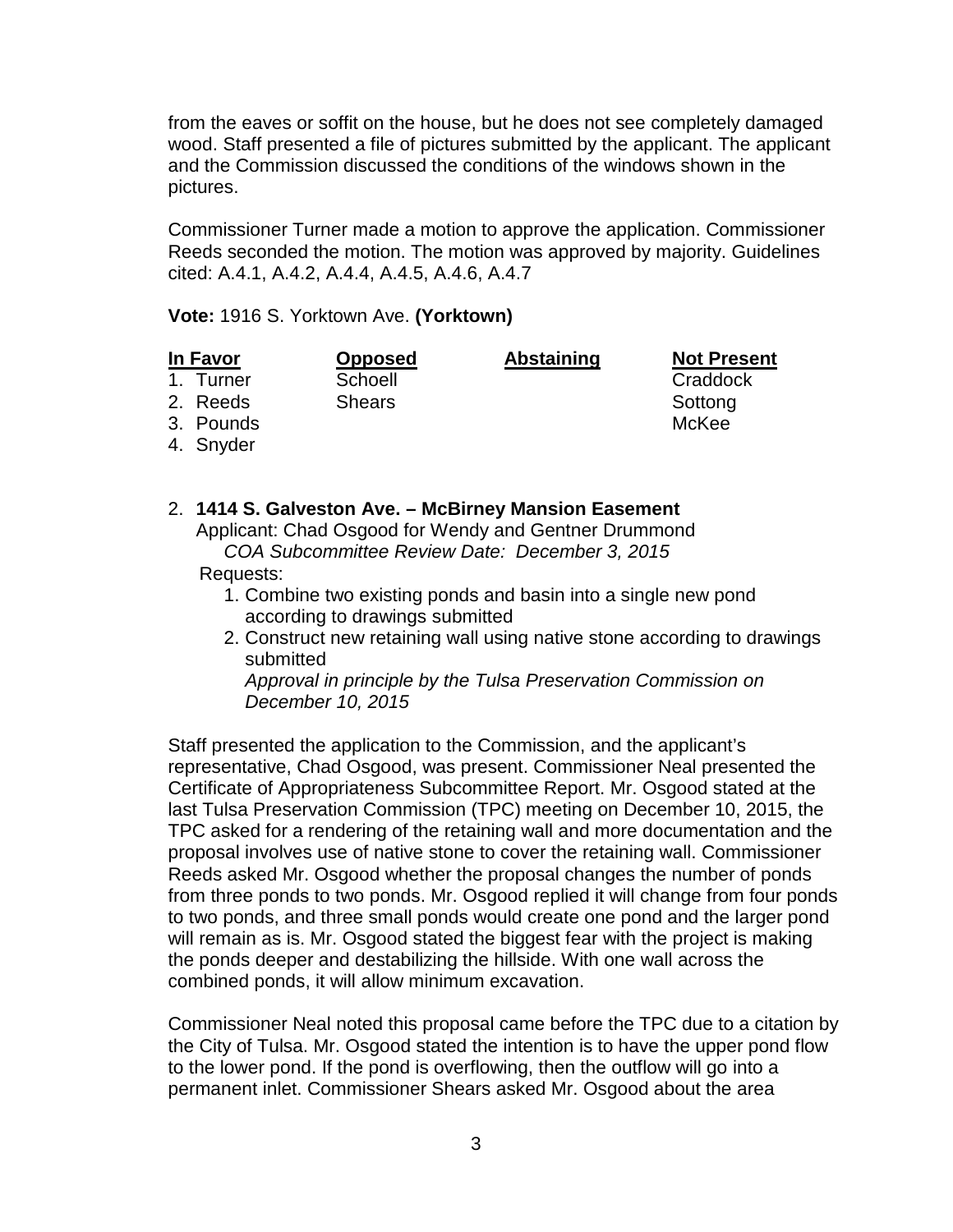between the lower pond and the storm drain. Mr. Osgood replied the plan is to use both ponds as the source for irrigation on the property. Commissioner Shears asked Mr. Osgood what happens to control erosion if there is a big rain. Mr. Osgood replied the ground will be well sodded and have vegetation. The most stabilization is needed at the rock garden near the house. The Commission and Mr. Osgood discussed the inlet near South Houston Avenue. Commissioner Turner recommended providing more documentation for the inlet.

Commissioner Schoell made a motion to approve the proposal, excluding the flow from the pond to the new inlet, with the conditions that (1) native stone covers the interior side of the retaining wall, (2) the exterior of the retaining wall features native stone to follow the contours of the grade, and (3) further review of the proposal for the inlet and treatment of the overflow be required. Commissioner Neal seconded the motion. The motion was approved unanimously. Reference cited: *Deed of Scenic, Open Space, and Architectural Façade Easement*

#### **Vote: McBirney Mansion Easement**

- 1. Shears **Craddock Craddock Craddock Craddock**
- 2. Schoell Sottong Sottong Sottong Sottong Sottong Sottong Sottong Sottong Sottong Sottong Sottong Sottong Sottong Sottong Sottong Sottong Sottong Sottong Sottong Sottong Sottong Sottong Sottong Sottong Sottong Sottong Sot
- 3. Pounds McKee
- 4. Neal
- 5. Snyder
- 6. Reeds
- 7. Turner

### 3. **Review of the revisions of the Memorandum of Understanding by Oklahoma Historical Society**

Staff presented the revisions by the Oklahoma Historical Society and the recommendation by counsel.

Commissioner Reeds made a motion to approve the revisions of the Memorandum of Understanding provided by l counsel. Commissioner Turner seconded the motion. The motion was approved unanimously.

**In Favor Opposed Abstaining Not Present**